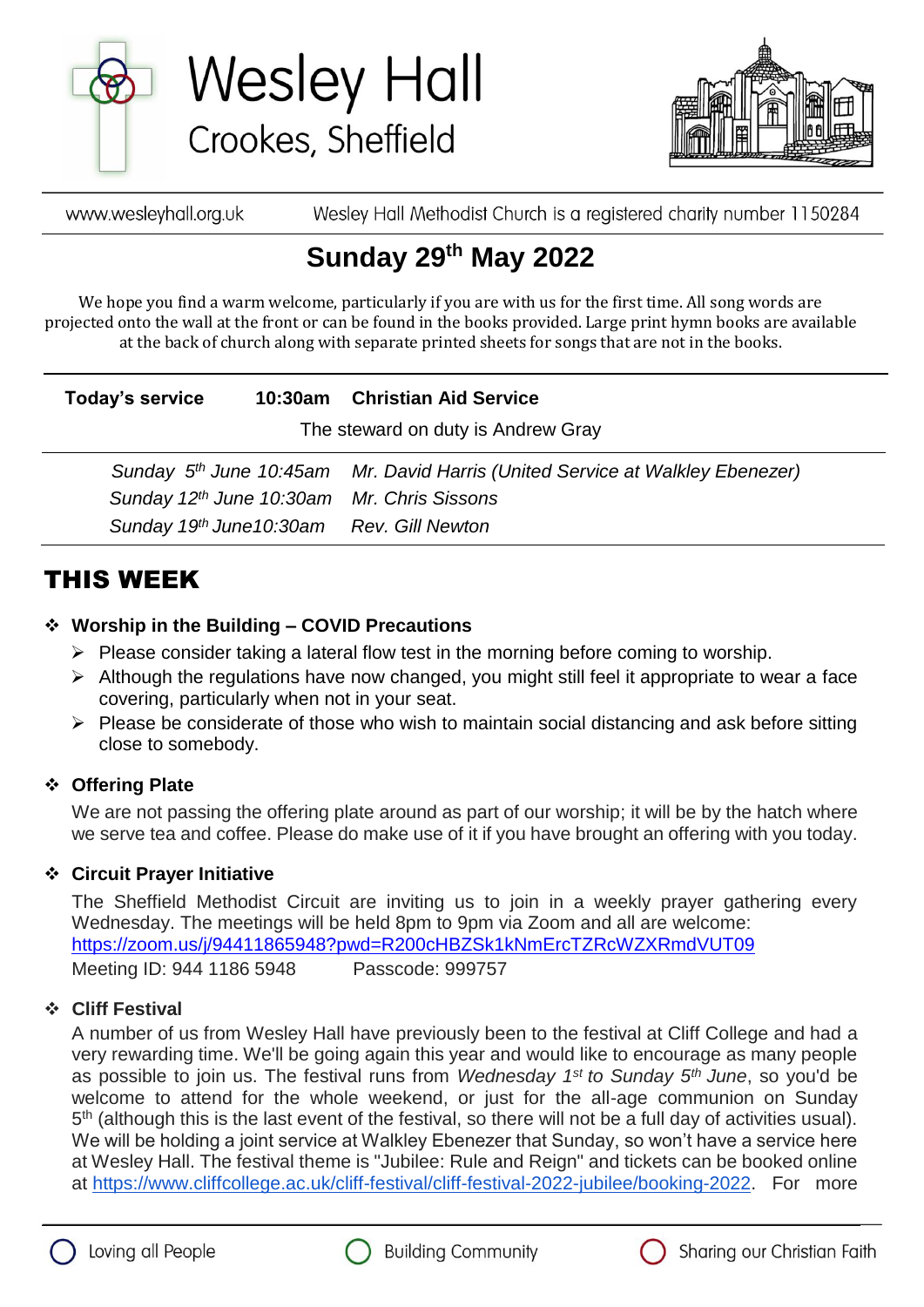information, please see the Festival website: [https://www.cliffcollege.ac.uk/cliff-festival.](https://www.cliffcollege.ac.uk/cliff-festival) If anyone would like to go but needs a lift, please see Matt Irons or Andrew Gray.

#### **Gift Day 2022**

Our Gift Day was on *Sunday 15th May* however, we are still very happy to accept gifts at any time by cash, cheque, bank transfer, standing order, or online [\(www.give.net/wesleyhallcfy\)](about:blank), but please make it clear that your donation is for Gift Day. Gifts are welcome as a one-off on or around the Gift Day, or spread over the year on a quarterly, monthly or weekly basis. Thank you very much for your generous support to date. If you have any questions about Gift Day, please contact Matt Irons.

### COMING SOON

#### **Big Lunch 2022**

The Big Lunch is back and we will again be inviting our neighbours to join us for a BBQ on *Sunday 12th June*, so please take a flyer and invite people to come along! If you would like to be involved, there are plenty of things to do, like welcoming, helping in the kitchen and serving. If you would like to know more or want to help out, please see Matt.

#### **Joint Church Council Meeting**

We are holding a joint meeting of Wesley Hall, Totley Rise and Dore Church Councils at Totley Rise Methodist Church on *Wednesday 8th June* at 7-9pm (with refreshments from 6:30pm). We will look at lift sharing to Totley closer to the time.

At the beginning of the year, we were asked by Rev Gill Newton to consider how churches might begin to work in closer partnership and what this may mean for the future mission of each of our congregations. Her letter ended, "I encourage you to pray about these matters so that together we can be discerning about the ways in which God is calling us to be church and to be his people. It will undoubtedly involve change and it will certainly take courage, but I trust that we can have a shared sense of anticipation about all that God might do amongst us as we allow ourselves to be reshaped and become more effective in our shared mission."

This meeting of the joint councils will be an opportunity for members to get to know one another ahead of Rev Mike Jones arriving in September, and to share thoughts together.

The main part of the evening will be a conversation facilitated by Neil Harland (our District Mission Enabler). However, our District Safeguarding Officer, Alison Hill, has asked to have a word at all church councils about the responsibilities of safeguarding, so it seems an ideal opportunity for her to do that, with all three church councils being together at one meeting. I look forward to seeing you there, Gail.

#### **Heritage Open Day**

We had planned to run a Heritage Open Day at Wesley Hall in September 2020 which did not go ahead due to COVID. But we are trying again on *Saturday 10th September*! Local historian Ann Marples ('the Bustle Lady') has prepared a history talk but we need someone to coordinate the rest of the morning. This is likely to entail a display using materials from the archives and refreshments after the talk. If you are interested in helping with this, please see Matt.

### CHILDREN & FAMILIES

 $\triangleright$  The new Tribe rota is at the back, and you should have received an email with it on. If there are any gaps, please fill in the hard copy at the back.